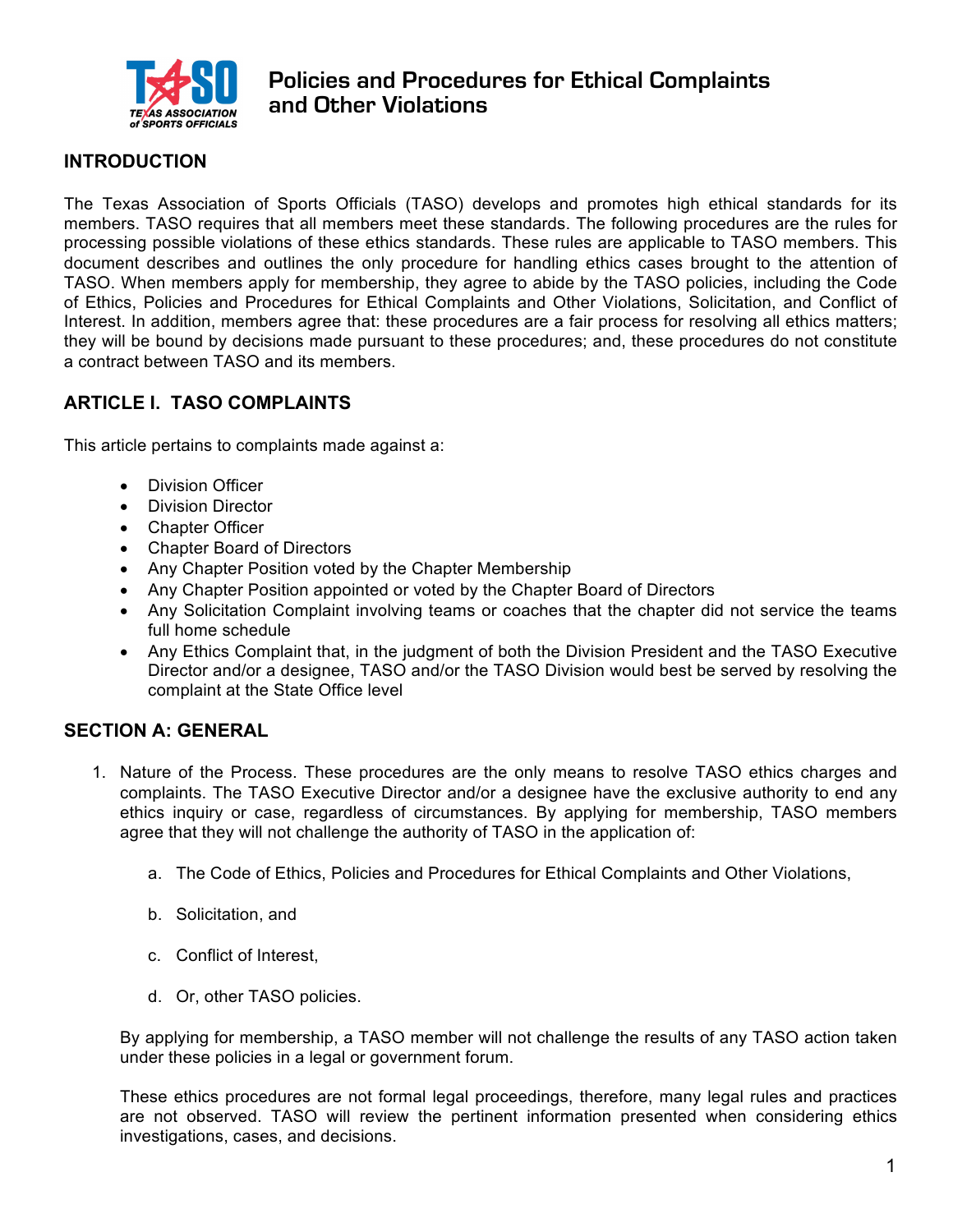The TASO Policies and Procedures for Ethical Complaints and Other Violations are designed to operate without the assistance of attorneys. An attorney with respect to ethics proceedings and procedures, at the party's sole expense, may represent any party. However, if a party has retained an attorney, that party and attorney may be directed to communicate with TASO only through TASO Legal Counsel.

- 2. Participants. The TASO Executive Director and/or a designee and Division President, a TASO Ethics Hearing Committee, the Division Board of Directors or the TASO Board of Directors may decide ethics cases. A TASO member who is the subject of an ethics charge or investigation will be, and is identified as, the respondent in these rules. The person(s) initiating an ethics complaint concerning a member will be, and is identified as, the complainant(s).
- 3. Complainants/Ethics Charge Statement. Any member, non-member (i.e. Athletic Director, Coach, or other School Administrator) or, in appropriate cases, the TASO or TASO Division Board, may initiate an ethics case and act as a complainant. A complainant other than a TASO member must: contact the TASO Ethics Director and request an Ethics Complaint Statement form; complete the information requested on the Ethics Complaint Statement and then submit the completed Ethics Complaint Statement to the TASO Executive Director. Each Ethics Charge Statement must include a detailed written description of the factual allegations supporting the ethics charge(s).
- 4. Time Requirements. TASO will make every effort to follow the time requirements set forth in this document. However, TASO's failure to meet a time requirement will not prohibit the final resolution of any ethics matter. Complainants and respondents are required to comply with all time requirements specified in this document. The TASO Executive Director and/or a designee may grant an extension of time or postponement, or Division President, if a timely written request explains a reasonable cause.
- 5. Litigation/Other Proceedings. TASO may accept and resolve ethics complaints when civil, litigation or other proceedings related to the complaint have been, or are presently, before a court, or regulatory agency. TASO may also continue or delay ethics complaints in such cases.
- 6. Improper Disclosure/False or Misleading Responses. Any failure to disclose pertinent information or any misleading disclosure by a TASO member with respect to an ethics charge, criminal case, disciplinary proceeding, or similar matter concerning him/her may constitute an ethics violation, and may result in a separate Ethics Complaint.
- 7. Time Limitations Concerning Complaints. TASO will not consider Ethics Complaints that occurred in a time greater than 90 days:
	- a. Prior to the filing of the Ethics Complaint, or
	- b. First knowledge of the alleged Ethics violation.
	- c. The later of these two dates will be considered.
- 8. Confidentiality. To protect the privacy of the parties to an ethics case, all material prepared by or submitted to TASO will be confidential. An exception will be made if a release of information or documents is authorized by these rules. The identities of all members of the Ethics Hearing Committee and the Board Ethics Appeals Committee shall remain confidential, and will not be released without the specific authorization of each committee member.

Until an ethics case has been closed or finalized, all parties must maintain the confidentiality of all information related to the ethics case, including its existence, consistent with these rules. If any party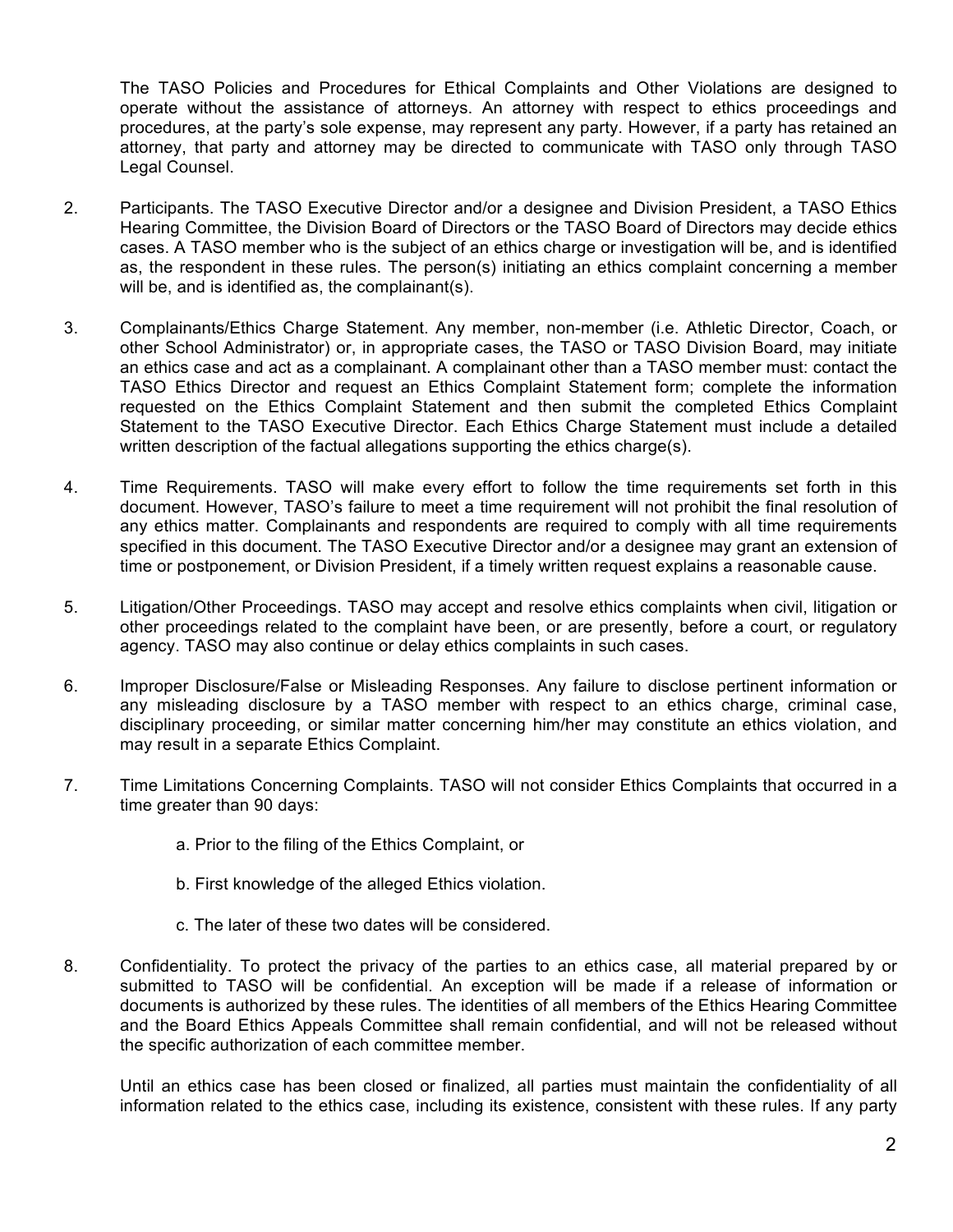discloses information related to the ethics case contrary to these rules, the TASO Executive Director, Division President, or Ethics Hearing Committee may terminate the ethics complaint if such disclosure is by the complainant; or may impose any sanction included within these rules if such disclosure is by the respondent.

- 9. Confidentiality of Certain Complainants or Witnesses
	- a. The TASO, as well as Each Division and/or Chapter, shall determine and set out in its By-laws, Policies or Operating Procedures the person or persons (President/Committee Chair/specific vote of board or committee) necessary to determine that in the best interest of the sport (not chapter or individual members), the identity of a complainant or witness should not be disclosed to a respondent or other persons provided the respondent shall be furnished with the full statement of such undisclosed person as used by the decision making body and the respondent shall be provided the opportunity to submit written questions to the decision making body for submission to the undisclosed person or persons. For TASO, the Executive Director and/or a designee will make this decision.
	- b. The board for the Hearing is responsible for making the decision as to confidentiality may alter or modify the questions submitted to clarify or to eliminate duplicate, argumentative, or irrelevant questions, as well as questions designed primarily to determine the identity of the undisclosed person before submission to the undisclosed person. The respondent shall be provided with copies of the questions as submitted and an opportunity to supplement. Questions that go to the heart of the respondent's defense may be reworded but not omitted. Questions may be added provided both questions and answers are made available to the respondent within the 7-day limit.
	- c. The board for the Hearing shall not consider the testimony or evidence of an undisclosed person who did not provide written responses to questions specifically sent to them under this section.
- 10. Failure to Cooperate. If any party refuses to fully cooperate or participate with TASO or its representatives, and it is determined that the lack of cooperation was without good cause, TASO may take the following actions:
	- a. The TASO Executive and/or a designee, Division President, Ethics Hearing Committee, and/or TASO, or Division Board of Directors may terminate the ethics complaint of an uncooperative complainant.
	- b. If a respondent is uncooperative, the Ethics Officer, Ethics Hearing Committee, and/or Board Ethics Appeals Committee may impose any sanction included within these rules. No appeal of such TASO actions is permitted.
- 11. Resignation from TASO. Should a respondent attempt to relinquish TASO Membership during the course of any ethics inquiry or case, TASO reserves the right to continue the matter to a final resolution according to these rules.

### **SECTION B: PROCESS**

- 1. Filing the Complaint: The complainant must complete an Ethics Complaint Statement (ECS) and return the completed form to the TASO Executive Director and/or a designee. The ECS may be found on the TASO web site or requested for the TASO office.
- 2. Acceptance/Rejection of Charges: a. Charge Acceptance. The TASO Executive Director and/or a designee and Division President of the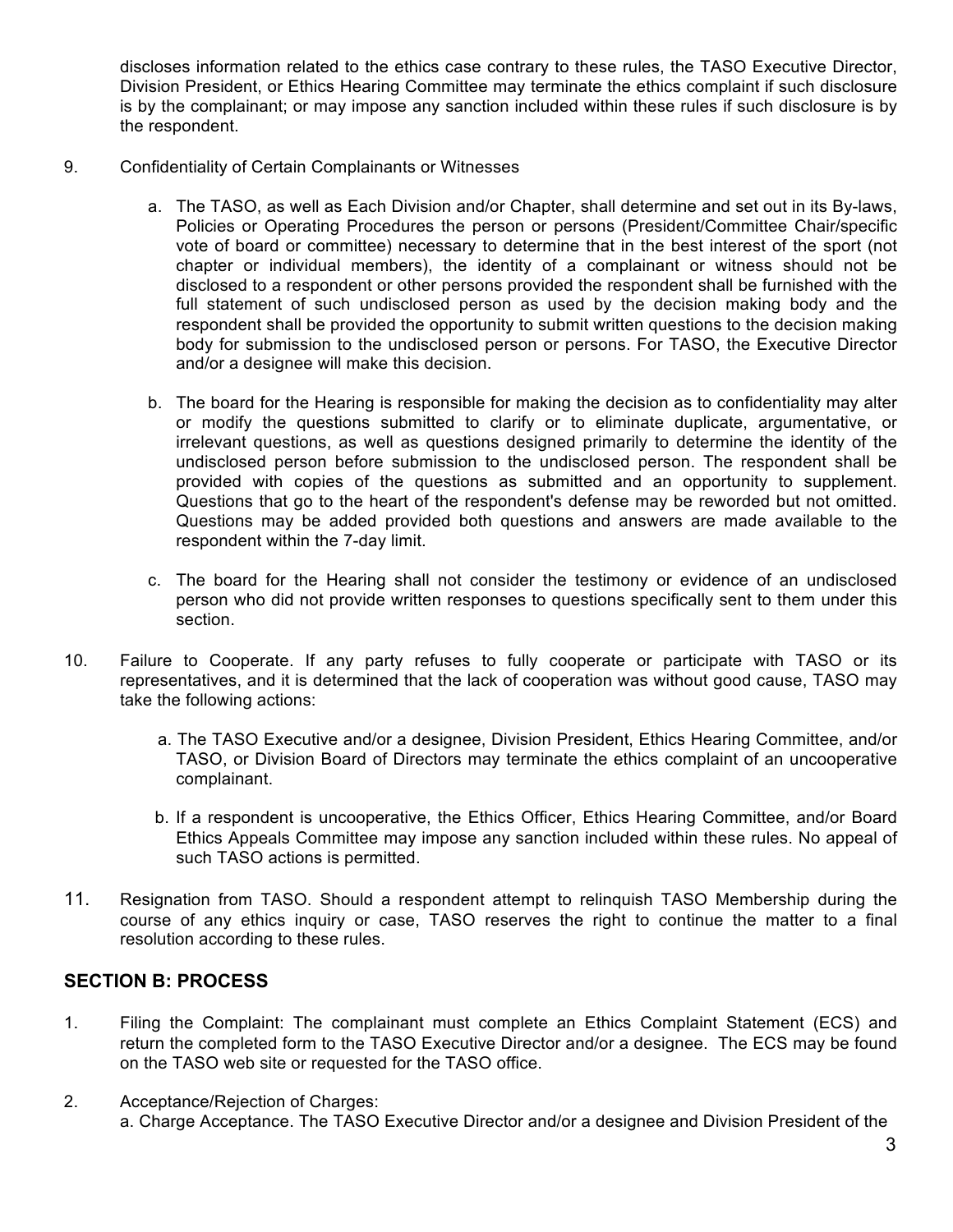respondent will review each charge presented in an Ethics Complaint Statement submitted by a complainant and then determine if it will become the subject of a formal Ethics Complaint and Investigation. The following criteria will be considered to determine if a charge is accepted or rejected:

The respondent is TASO member, if;

- (1) A proven charge would constitute a violation of the Code of Ethics or other TASO Policies;
- (2) The passage of time since the alleged violation requires that the complaint be rejected;
- (3) Relevant, reliable information or proof concerning the charge is available;
- (4) The complainant is willing to provide proof or other information to TASO concerning the complaint; and,
- (5) The charge appears to be justified or insupportable, considering the proof available to TASO.
- b. The TASO Executive Director and/or a designee and Division President will determine whether the charge(s) and available proof support a formal Ethics Complaint, and upon such determination, will issue a formal Ethics Complaint and Investigation Notice.
- c. Charge Rejection. If BOTH THE TASO Executive Director and/or a designee and Division President determines that an allegation should not become the subject of a formal Ethics Complaint; they will reject the charge(s). The TASO Executive Director and/or a designee will notify the complainant and respondent of the rejection in writing, including the reason(s) for the rejection.
- 3. Appeal of Charge Rejection Determination. Within 30-days of the mailing date of a charge rejection letter the complainant may appeal to the Division Board. In order to have the Division Board reconsider the rejection, a complainant must state in writing the following:
	- a. The procedural errors possibly made by the Executive Director and/or a designee and Division President with respect to the charge rejection, if any;
	- b. The specific provisions of the Code of Ethics or other TASO Policy believed violated; and,
	- c. The specific information believed to support the acceptance of the charge(s).

The Division Board will consider and decide any charge rejection appeal at the next scheduled board meeting, and such decision cannot be appealed.

- 4. The Investigation:
	- a. Ethics Complaint and Investigation Notices. After an ethics charge is accepted, the Executive Director and/or a designee will issue a formal Ethics Complaint and Investigation Notice identifying each Code of Ethics violation alleged and the supporting factual basis for each complaint. This notice will be delivered to the respondent, at the last known address(es) by regular **mail, return receipt requested, or** other verifiable delivery service.
	- b. The TASO Executive Director and/or a designee may request all concerned parties to provide written statements concerning the ethics charge. If after reviewing the statements with the Division President, a determination may be made. If the Executive Director and/or a designee and Division President conclude that an Investigator should be utilized and will assign the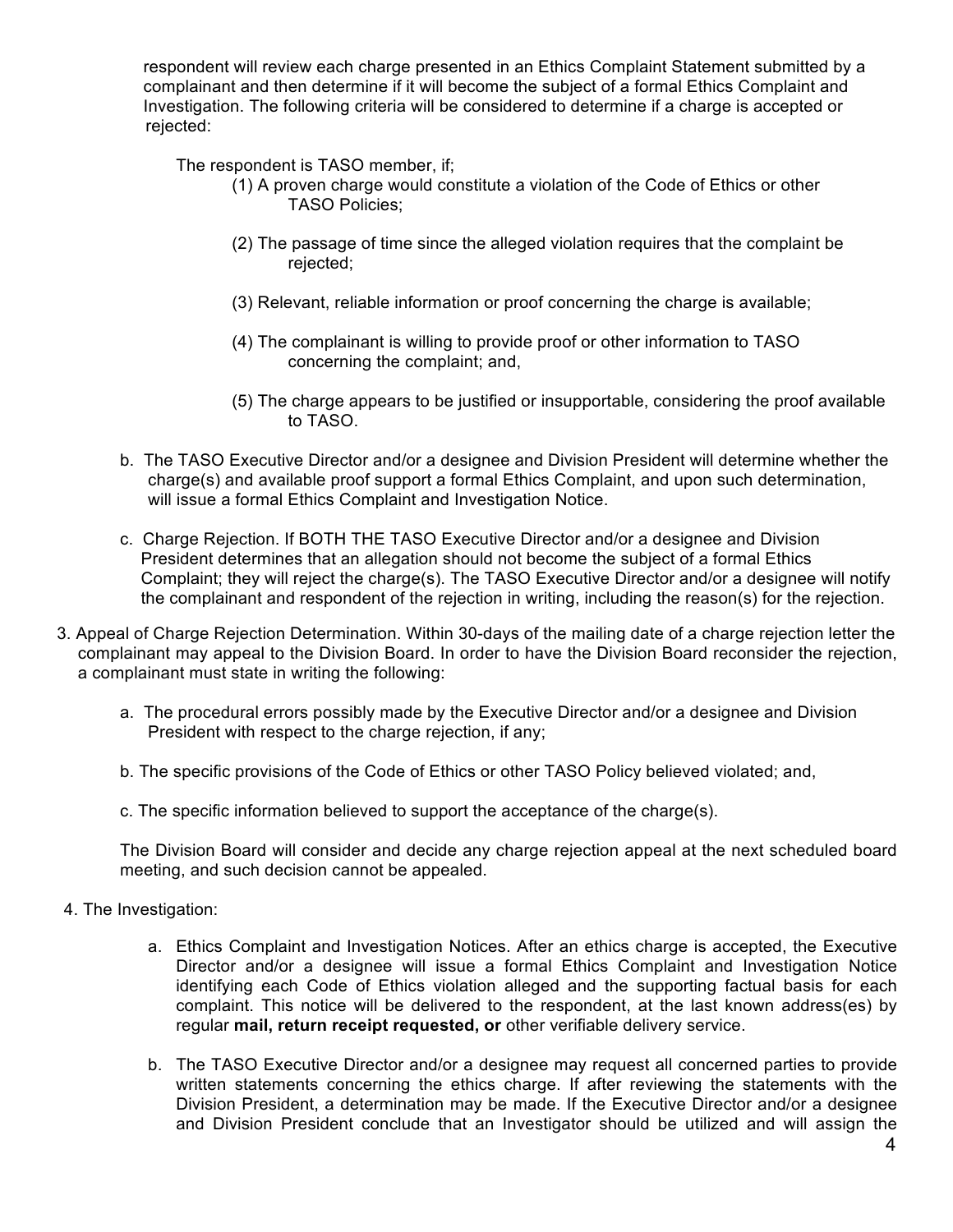complaint to a TASO Investigator. The assigned Investigator shall have no prior knowledge of the complaint, shall not be a member of the complaints or respondents chapter or have a personal relationship with the complainant, respondent or a potential witness.

- 1. The Investigator will first contact the complainant and introduce him/her-self as the investigator, confirm the facts contained in the ECS, identify any potential witnesses or anyone else that may have direct knowledge of the complaint.
- 2. The Investigator will then contact the respondent and obtain a statement concerning the complaints outlined in the ECS and identify any potential witness or anyone else that may have direct knowledge of the complaint.
- 3. The Investigator will then contact and obtain a statement from each witness or person with direct knowledge previously identified.
- 4. The contacts outlined in 1., 2. and 3. above may be by phone, e-mail, personal interview, or any combination. The Investigator must get prior approval from the TASO Executive Director and/or a designee before incurring any expenses. All approved expenses will be reimbursed to the investigator upon submission of a TASO Expense Report with proper documentation.
- 5. After obtaining statements from all parties concerned, the investigator will prepare a written report that contains:
	- (a) Summary of the complaint;
	- (b) A summary of the statements from the respondent and each witness;
	- (c) Copies of the statements from the respondent and each witness; and,
	- (d) A conclusion based on the facts as presented.
- 5. Range of Disciplinary Action

Penalties may range from private reprimand to expulsion, and may include fine, probation, suspension, reduction of any classification, or any combination of the above deemed appropriate by the decision-making body.

- 6. Resolution
	- a. The Executive Director and/or a designee and Division President will review the Investigator's report and provide a copy to both the complainant and respondent. Each will have two weeks to respond back to the Executive Director and/or a designee and Division President to address any disagreements they may have with the report. All communication will be to the Executive Director and/or a designee and Division President and there shall be no communication to the Investigator. The complainant and respondent shall not disclose any information contained in the Investigator's report to any other party.
	- b. After receiving any responses from the complainant and respondent the Executive Director and/or a designee and Division President shall determine any and all disciplinary action and advise the respondent in writing. This notice will be delivered to the respondent, at the last known address(es) by regular mail or other verifiable delivery service.
- 7. Acceptance/Rejection of Disciplinary Action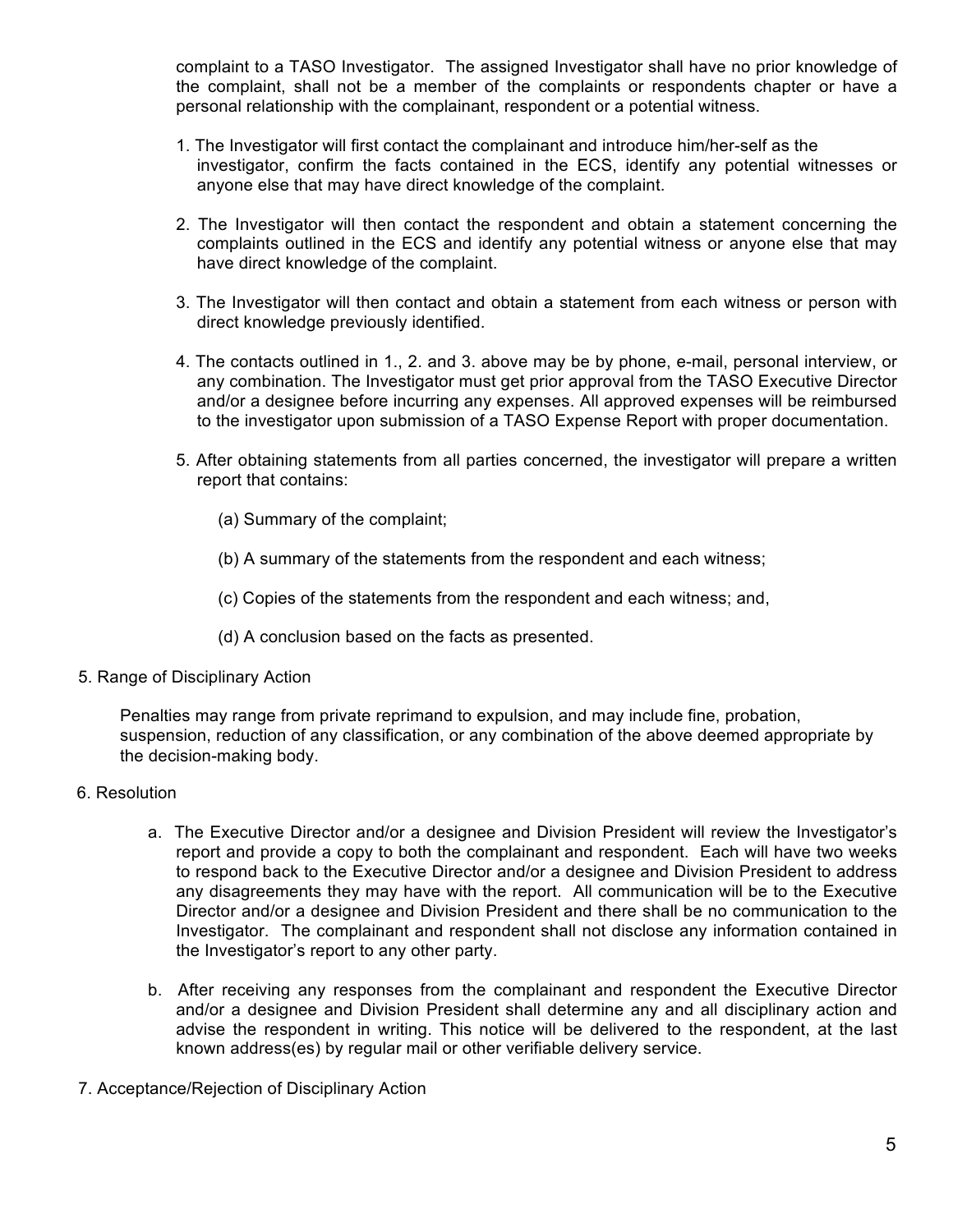- a. The respondent will have 14-days from the date disciplinary action notice was sent to advise the Executive Director and/or a designee in writing of acceptance or rejection of the proposed disciplinary action.
- b. If respondent accepts the proposed disciplinary action then the penalty is enacted and the matter is deemed closed.
- c. The respondent may reject the proposed disciplinary action and have the case determined by the Division Board.
- 8. Division Board Hearing
	- a. The Division President will schedule the Hearing either at the next meeting of the Board, conference call, or a web service (i.e., Skype, WebEx, etc.).
	- b. The Executive Director and/or a designee will provide the Division Board a copy of the Investigators report and the proposed disciplinary action recommended by the Executive Director and/or a designee and the Division President.
	- c. The respondent and complainant will have the opportunity to address the Division Board. The meeting may be held in person or conference call. If either party is not available at the scheduled hearing time, they may send a statement to the Executive Director and/or a designee who will distribute it to the Board.
	- d. The Division Board may accept the action recommended by the Executive Director and/or a designee and Division President or may revise the action in any manner they deem necessary.
	- e. The Executive Director and/or a designee will notify both the respondent and complainant of the Division Board's decision to be delivered at the last known address(es) by regular mail and other verifiable delivery service, return receipt requested.
- 9. Acceptance/Rejection of Board Disciplinary Action
	- a. The respondent will have 14 days from the date disciplinary action notice was sent to advise the Executive Director in writing of acceptance or rejection of the Division Board's disciplinary action.
	- b. If respondent accepts the proposed disciplinary action then the punishment is enacted and the matter is deemed closed.
	- c. The respondent may reject the proposed disciplinary action and have the case determined by the TASO Board.
- 10. TASO Board Hearing
	- a. The TASO Board Chairman will schedule the Hearing either at the next meeting of the Board, or may conduct the hearing via conference call (or another web-based option).
	- b. The Executive Director and/or a designee will provide the TASO Board a copy of the Investigators report, if one is used, and the proposed disciplinary action recommended by the Division Board.
	- c. The respondent and complainant will have the opportunity to address the TASO Board via whatever form the meeting is held. If either party is not available at the Hearing scheduled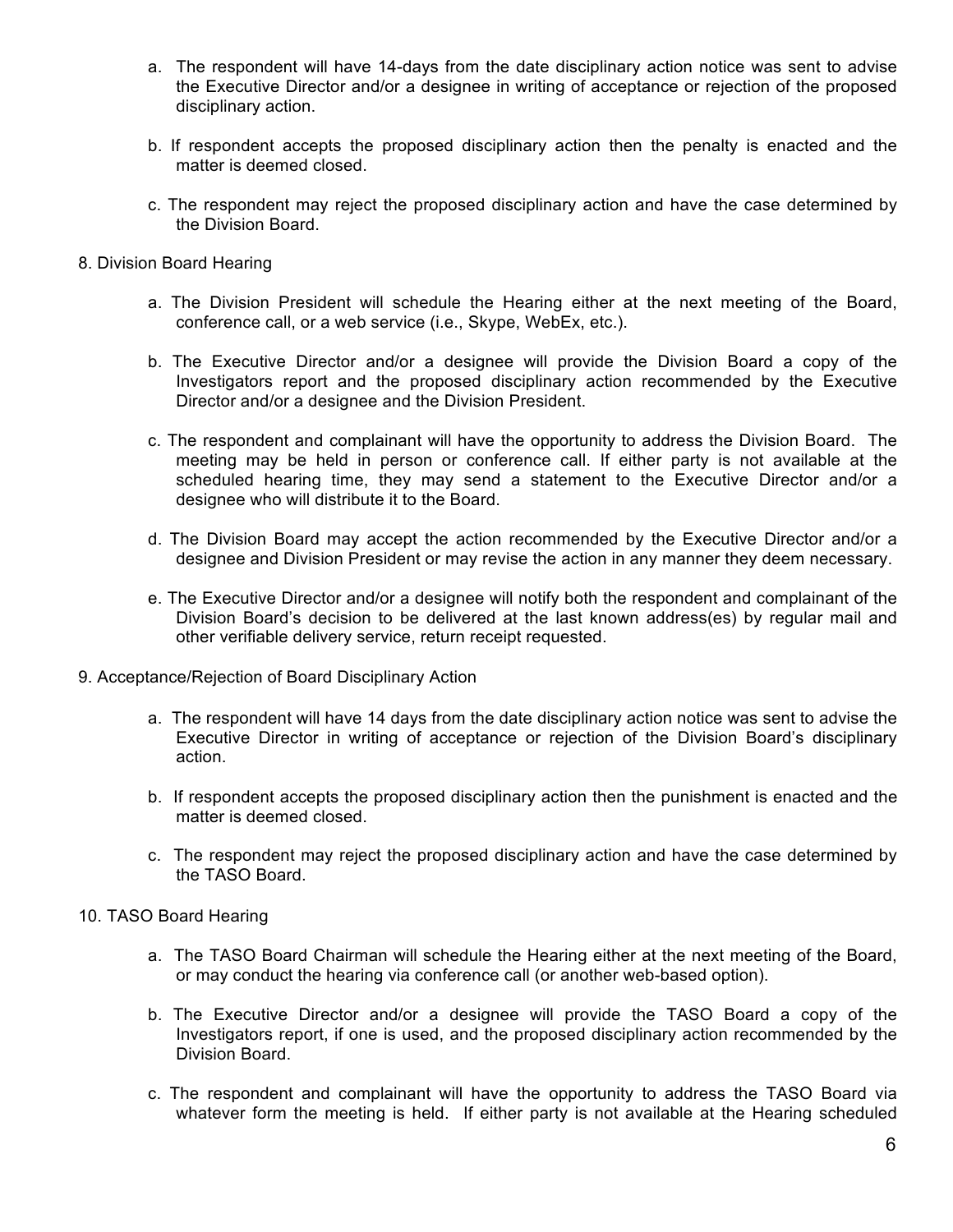time, the respondent or complainant may send a statement to the Executive Director who will distribute it to the TASO Board.

- d. The TASO Board may accept the action recommended by the Executive Director and/or a designee and Division President or may revise the action in any manner them deem necessary.
- e. The Executive Director and/or a designee will notify both the respondent and complainant of the Division Board's decision to be delivered at the last known address(es) by regular mail or other verifiable delivery service, return receipt requested.
- f. The decision of the TASO Board is final and there is not further appeal.
- 12.Attorneys' Fees. If any litigation is initiated by the Respondent against another party relating to these Policies and Procedures, the subject matter hereof, or any resulting disciplinary action, the prevailing party in such litigation shall be entitled to recover, in addition to all damages allowed by law and other relief, all court costs and reasonable attorneys' fees incurred in connection therewith.

### **ARTICLE II CHAPTER LEVEL COMPLAINTS**

### **SECTION A: GENERAL**

- 1. Complaints involving chapter members shall be resolved by one of the following methods:
	- a. By any reasonable manner set forth in the Chapter By-laws if the matter is reconciled with no sanctions to an individual;
	- b. By a due process hearing which includes:
		- 1. Timely notice;
		- 2. An opportunity to appear before the decision-making authority;
		- 3. Presentation of witnesses in their behalf to give information; and,
		- 4. To cross-examine witnesses providing information against them in the event there could be chapter sanctions pending.
- 2. The initial decision making body may be one of the following:
	- a. The Chapter Board of Directors;
	- b. A subcommittee of board members;
	- c. A committee of chapter members.
- 3. Chapter By-laws must contain procedures for selecting a subcommittee of board members, or a committee of chapter members (each hereinafter called committee), and for determining the number of persons to sit on it.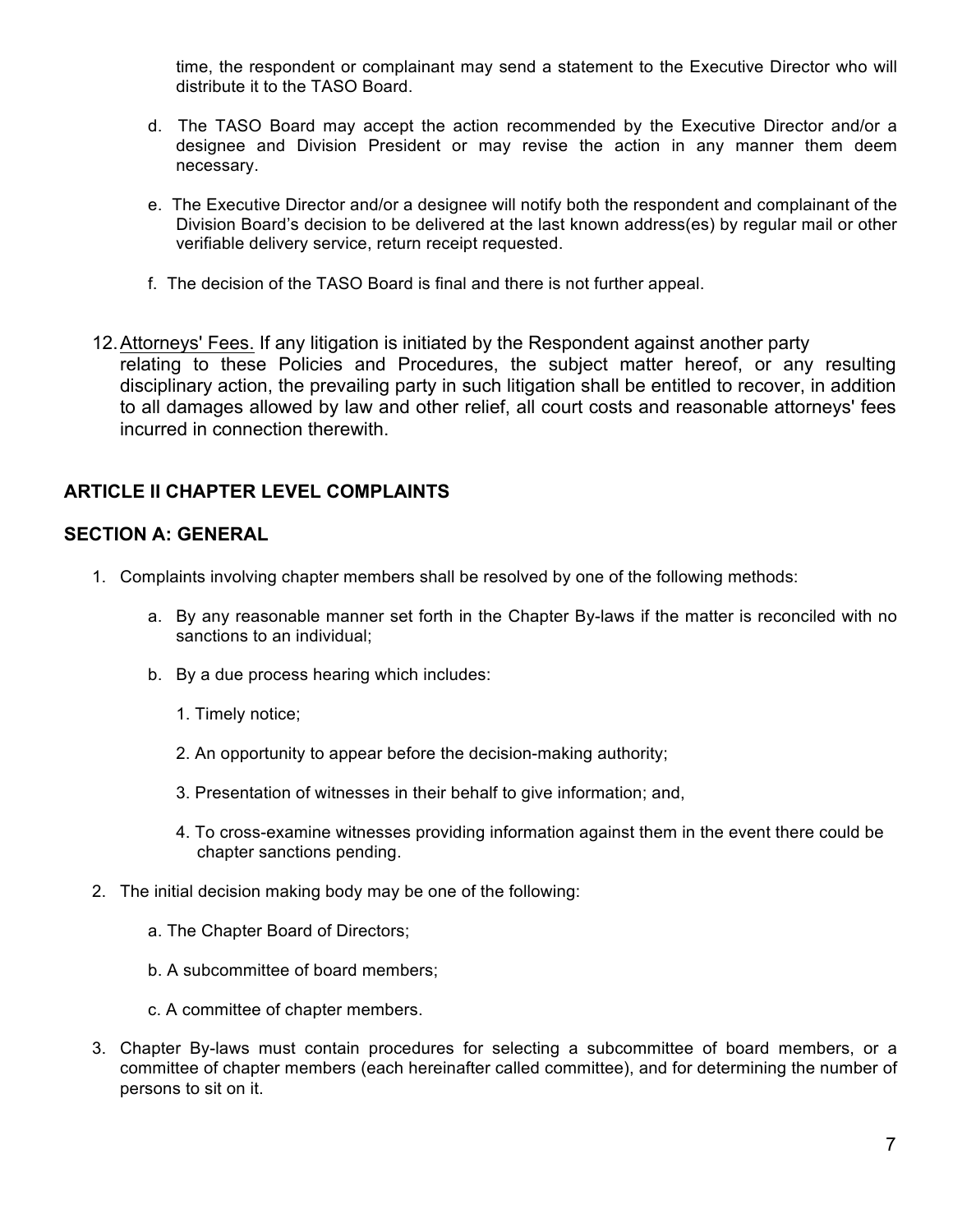- 4. Chapter options:
	- a. The Chapter may reserve all disciplinary or ethics matters for determination by the full Board of Directors;
	- b. Committee powers may be limited to investigation with a report to the full Board of Directors.
	- c. The Chapter may delegate decision-making authority to a committee.
	- d. The Chapter may require the first level of appeal of a committee decisions be to the full Chapter Board of Directors or directly to the Division level.
	- e. The Chapter Board may choose to make the decision of the committee final as to disposition within the Chapter, or the Chapter may make the committee decision appealable to the full Chapter Board of Directors.
	- f. There shall be no more than one committee within any one Chapter with ethics responsibility.
- 5. Notice means written notice, mailed "Certified Mail Return Receipt Requested" to the respondent at the most recent address furnished to the Chapter Secretary, e-mailed to the most recent e-mail address furnished to the Chapter Secretary, or hand delivered to the respondent that shall contain the following:
	- a. Date or dates of alleged infraction(s);
	- b. Description of alleged infraction(s);
	- c. Name of person initiating action unless determined to be confidential in accordance with following rules governing same;
	- d. Identification of provision of constitution, bylaws, or rules involved;
	- e. The day, time and location of the hearing;
	- f. The range of action that may be taken as a result of the proceedings;
	- g. In the absence of good cause shown, that failure to attend the hearing will terminate the respondent's rights to appeal any discretionary decision of the committee.
- 6. A respondent shall be given not less than 5 days notice of any chapter hearing, which might result in action adversely affecting the respondent.
- 7. Notice by "Certified Mail Return Receipt Requested" shall be presumed to be received by a respondent 5 days after deposit in the U.S. Mail, postage prepaid and addressed to the respondent's address contained in the official roster book of the chapter or Division. Notice by e-mail will be presumed received by a respondent after 2 days sent and addressed to the respondent's e-mail address contained in the official roster book of the chapter or Division.
- 8. At any stage during which new testimony or evidence is to be presented to a decision making body, the respondent shall be afforded a reasonable opportunity to be present during all proceedings involving evidence or testimony, the right to have another person represent them or to be represented by legal counsel, the right to a full disclosure of all evidence presented to the decision making body, or to a member of the decision making body, the opportunity to controvert all evidence against them, the opportunity to present witnesses in their behalf, and the right to cross examine all adverse witnesses, subject to limitations necessary to protect the confidentiality of a complainant or witness to be set out below. These Hearings may be in a face-to-face meeting, videoconference or teleconference.
- 9. Persons who initiate an ethics inquiry shall be afforded a reasonable opportunity to be present during all proceedings involving evidence or testimony, the right to have another person represent them or to be represented by legal counsel, the right to a full disclosure of all evidence presented to the decision making body, or to a member of the decision making body, the opportunity to present witnesses in their behalf and the right to cross examine all respondent's witnesses, subject to limitations necessary to protect the confidentiality of a complainant or witness to be set out below.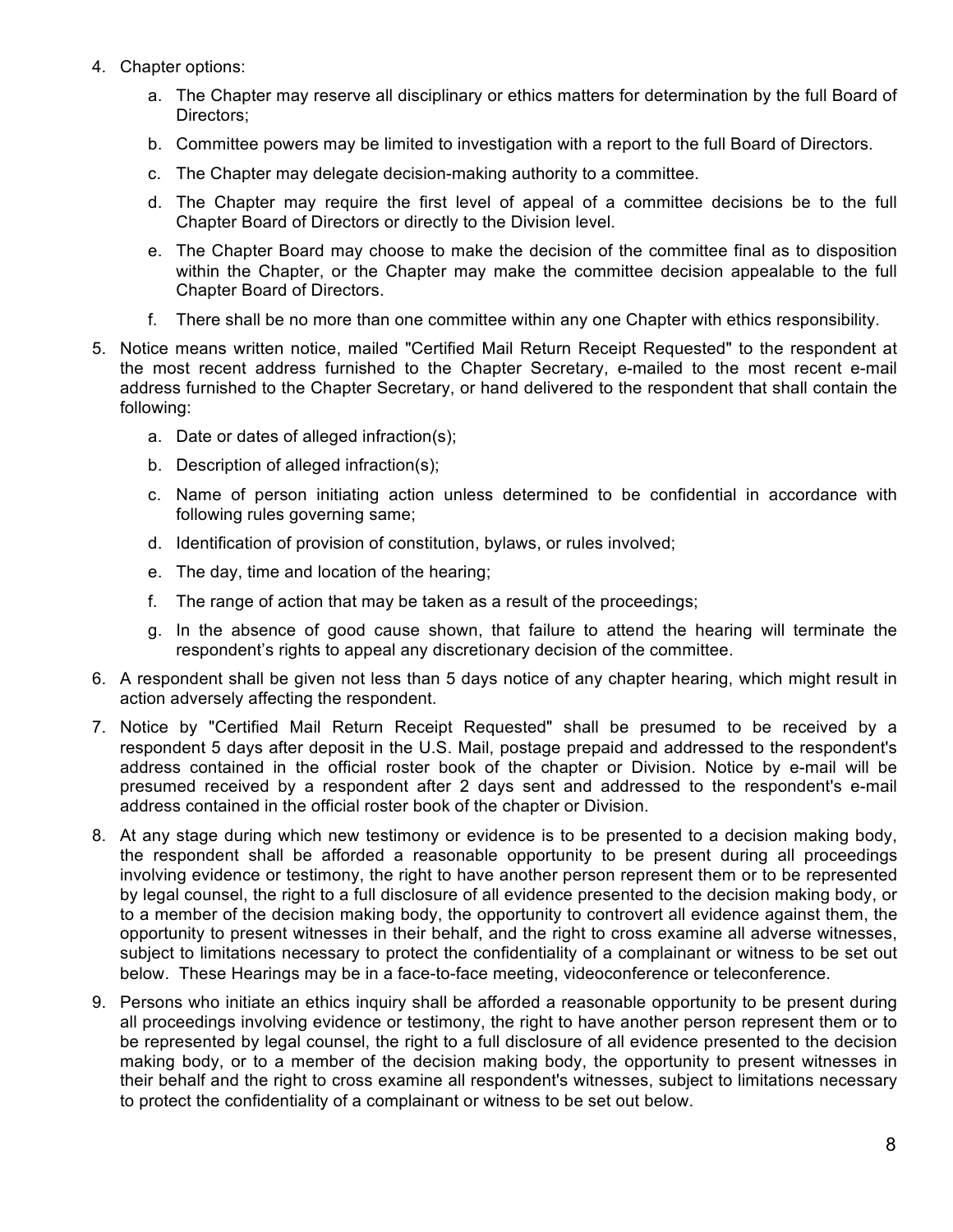- 10. The Hearing should be conducted generally in accordance with Robert's Rules of Order, Newly Revised. However, bearing in mind the requirement of a basic sense of fairness, the chair may conduct the meeting in any way that results in a fair and orderly proceeding.
- 11. Rules of Civil or Criminal Courts do not apply and hearsay evidence, affidavits, parole, and other forms of evidence not normally admissible in courtrooms may be admissible, provided disclosure is made to the respondent who shall have a reasonable opportunity to controvert such evidence.
- 12. The presiding officer is responsible for insuring an accurate record is made of all Hearings and that such record is available to all parties so long as an appeal is permissible under these guidelines. Failure to make and maintain an adequate record may be grounds for dismissal of a matter and/or the initiation of a separate ethics procedure against the person who failed to maintain accurate records.
- 13. Any person displaying disruptive conduct, including legal counsel, may be barred from the proceeding.
- 14. Confidentiality of Certain Complainants or Witnesses
	- a. TASO, as well as each Division and/or Chapter shall determine and set out in its By-laws the person or persons (President/Committee Chair/specific vote of board or committee) necessary to determine that in the best interest of the sport (not chapter or individual members), the identity of a complainant or witness should not be disclosed to a respondent or other persons provided the respondent shall be furnished with the full statement of such undisclosed person as used by the decision making body and the respondent shall be provided the opportunity to submit written questions to the decision making body for submission to the undisclosed person or persons.
	- b. The Hearing's Chairperson is responsible for making the decision as to confidentiality and may alter or modify the questions submitted:
		- 1. To clarify;
		- 2. To eliminate duplicate, argumentative, or irrelevant questions; or,
		- 3. Eliminate questions designed primarily to determine the identity of the undisclosed person prior to submission to said person.

The respondent shall be provided with copies of the questions as submitted and an opportunity to supplement. Questions that go to the heart of the respondent's defense may be reworded but not omitted. Questions may be added provided both questions and answers are made available to the respondent within 7-days of the notification.

c. The Hearing body shall not consider the testimony or evidence of an undisclosed person who did not provide written responses to questions provided to them under this section.

#### 15. Time Limits

- a. In the absence of a specific request from the Division Board, the TASO, the University Interscholastic League (UIL), or the Texas Association of Private and Parochial Schools (TAPPS), a chapter may not discipline a respondent for an event that occurred more than one year to the initiation of the request.
- b. In the absence of good cause shown, a Division or Chapter should complete its investigation and hearing process within 180-days of the occurrence of the event or within 90-days of the disclosure of the event on which the charge was made, whichever is later.

Good cause shown would include delays requested by the respondent or necessitated by verified illness sufficient to prohibit participation by necessary persons. However, due to the fact that TASO uses volunteer members as investigators and hearing committees, exceeding this time limit shall not be used to terminate the process.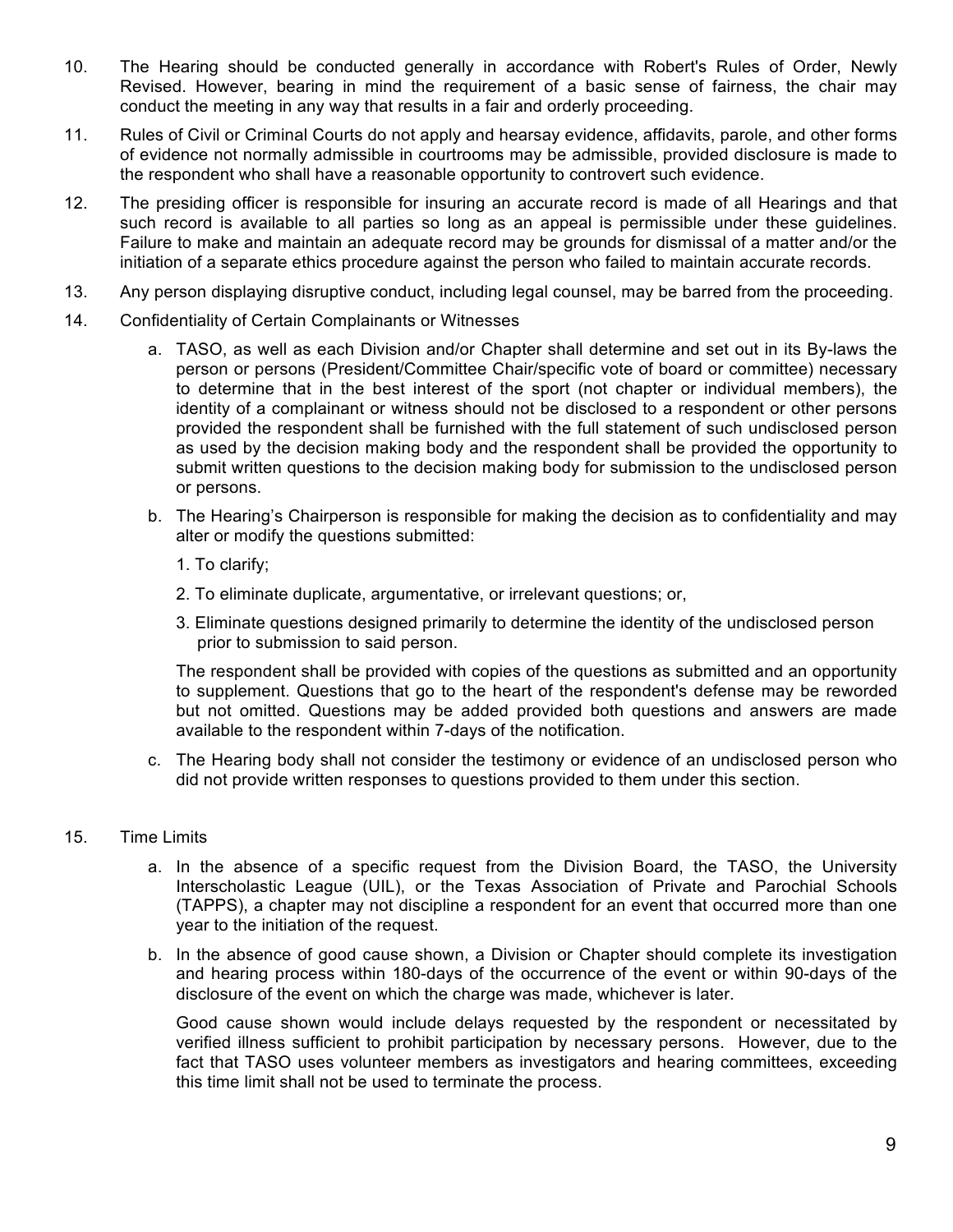- c. At the chapter level, a respondent shall have 30-days within which to present an appeal, to the next highest level, of a decision resulting in action detrimental to the respondent.
- 16. Chapter Appeals
	- a. Final Chapter level action may be appealed to the Division. The respondent shall have 30 days to make the appeal. The appeal shall be made in writing to the District Director and the Division President.
	- b. The respondent's District Director shall review all appeals to the Division for compliance with these procedures and to insure basic fairness to all parties and, within 10-days, shall either return the appeal to the Chapter with a written explanation of the procedures the Chapter failed to follow or forward the appeal to the appropriate Division Board.
	- c. If the District Director finds errors in the Chapter process, the Chapter should take such corrective action, as recommended by the District Director, within 30-days or the matter shall be terminated in favor of the respondent.
	- d. The appropriate TASO body shall set the matter for Hearing not less than 30-days nor more than 90-days after receiving notice of the appeal from the respondent.
	- e. The Chapter shall provide copies of all records including proposed disciplinary action to the District Director within 10 days of being notified of the appeal.
- 17. Division Board Appeal Hearing
	- a. The Division President will schedule the Hearing either at the next meeting of the Board, or may conduct the hearing via conference call.
	- b. The Executive Director will provide the Division Board a copy of chapter's records and the proposed disciplinary action recommended by chapter.
	- c. The respondent and complainant will have the opportunity to address the Division Board regardless if the meeting is held in person or via some other communication method. If either party is not available at the hearing scheduled time, they may send a statement to the Executive Director who will distribute it to the Board.
	- d. The respondent may reject the proposed disciplinary action and have the case determined by the TASO Board.
- 18. TASO Board Appeal Hearing
	- a. The TASO Board Chairman will schedule the Hearing either at the next meeting of the Board, or may conduct the hearing via conference call.

b. The Executive Director and/or a designee will provide the TASO Board a copy of the investigators report and the proposed disciplinary action recommended by the Division Board.

- 
- c. The respondent and complainant will have the opportunity to address the TASO Board regardless if the meeting is held in person or conference call. If either party is not available at the Hearing scheduled time, they may send a statement to the Executive Director who will distribute it to the TASO Board.
- d. The TASO Board may accept the action recommended by the Executive Director and Division President or may revise the action in any manner them deem necessary.